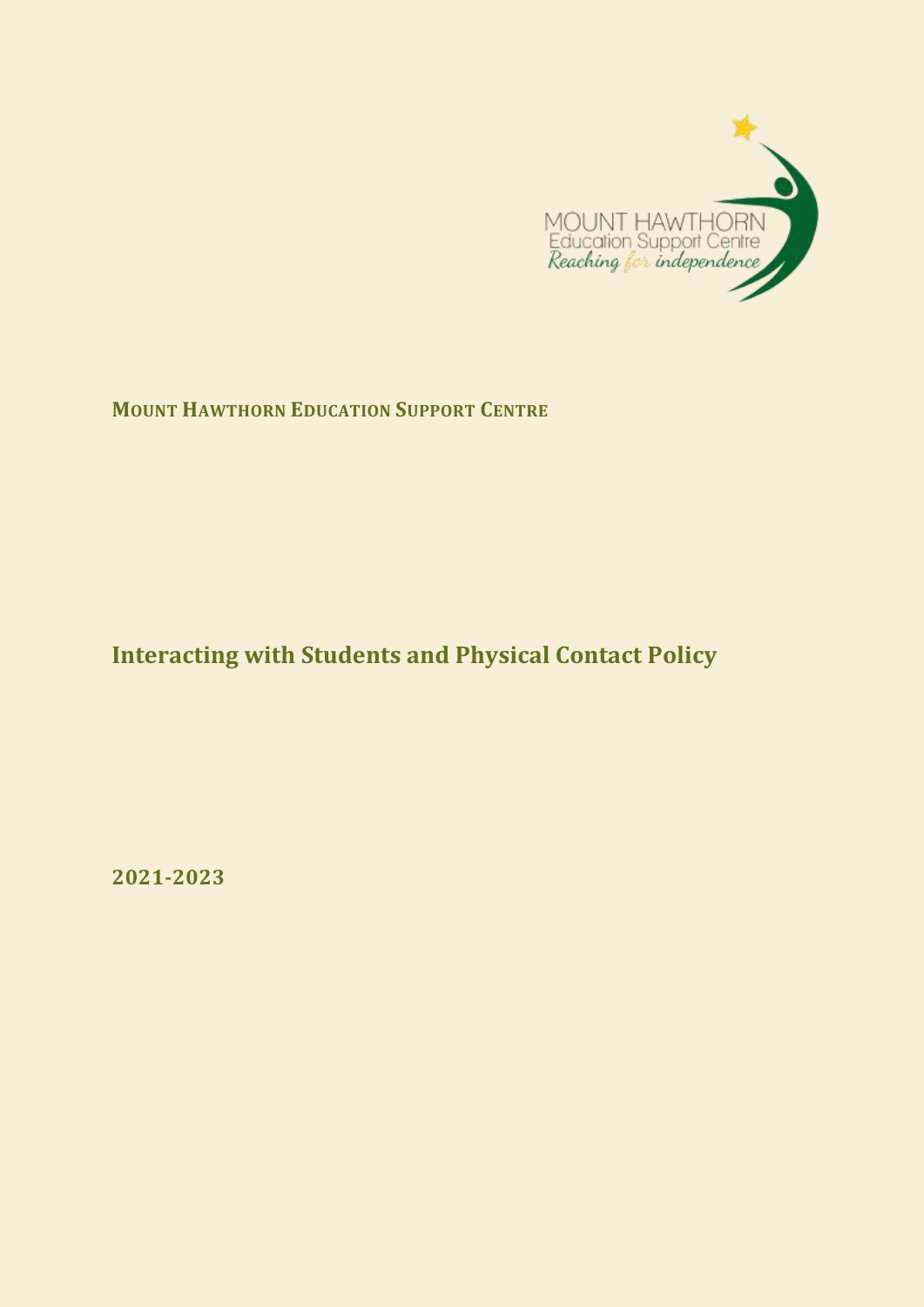### *Introduction*

Mount Hawthorn Education Support Centre has developed an ethos and environment where using physical contact to manage student behaviour is rarely necessary. We prefer to see behaviour in terms of emotional regulation rather than bad behaviour. We use evidence-based techniques gained from various sources and regular professional learning with Team-Teach and others who promote the use of de-escalation profiles to minimise unwanted behaviours, encourage auto regulation of emotion and therefore minimise the need for handling students. However, even when good techniques are used, a situation may arise where physical contact or physical restraint is warranted. When handling does prove necessary, we use positive handling techniques.

The Department of Education's Behaviour Management in Schools policy specifies that school staff may, under certain conditions, use physical contact with students. Staff may take action, including physical contact with a student or a student's property, as is reasonable to:

- manage or care for a student
- maintain or re-establish order
- prevent or restrain a person from:
	- placing at risk the safety of any person
	- damaging any property

Staff are to be aware of the following principles:

*Duty of care*

Staff have a duty of care to minimise the risk of harm to another. They must take measures to protect students from harm that may reasonably be foreseen. This includes protection from known hazards and harm. Under duty of care, staff also have a responsibility to intervene in situations where students may be at risk of harm. This does not mean putting themselves in a situation where they are at risk; only that duty of care requires prompt and appropriate action. This prompt and appropriate action may at times involve physical contact.

*Reasonableness*

Any physical intervention or contact must be reasonable considering the context of the situation. Any physical contact or degree of force deemed unreasonable may actually be considered unlawful.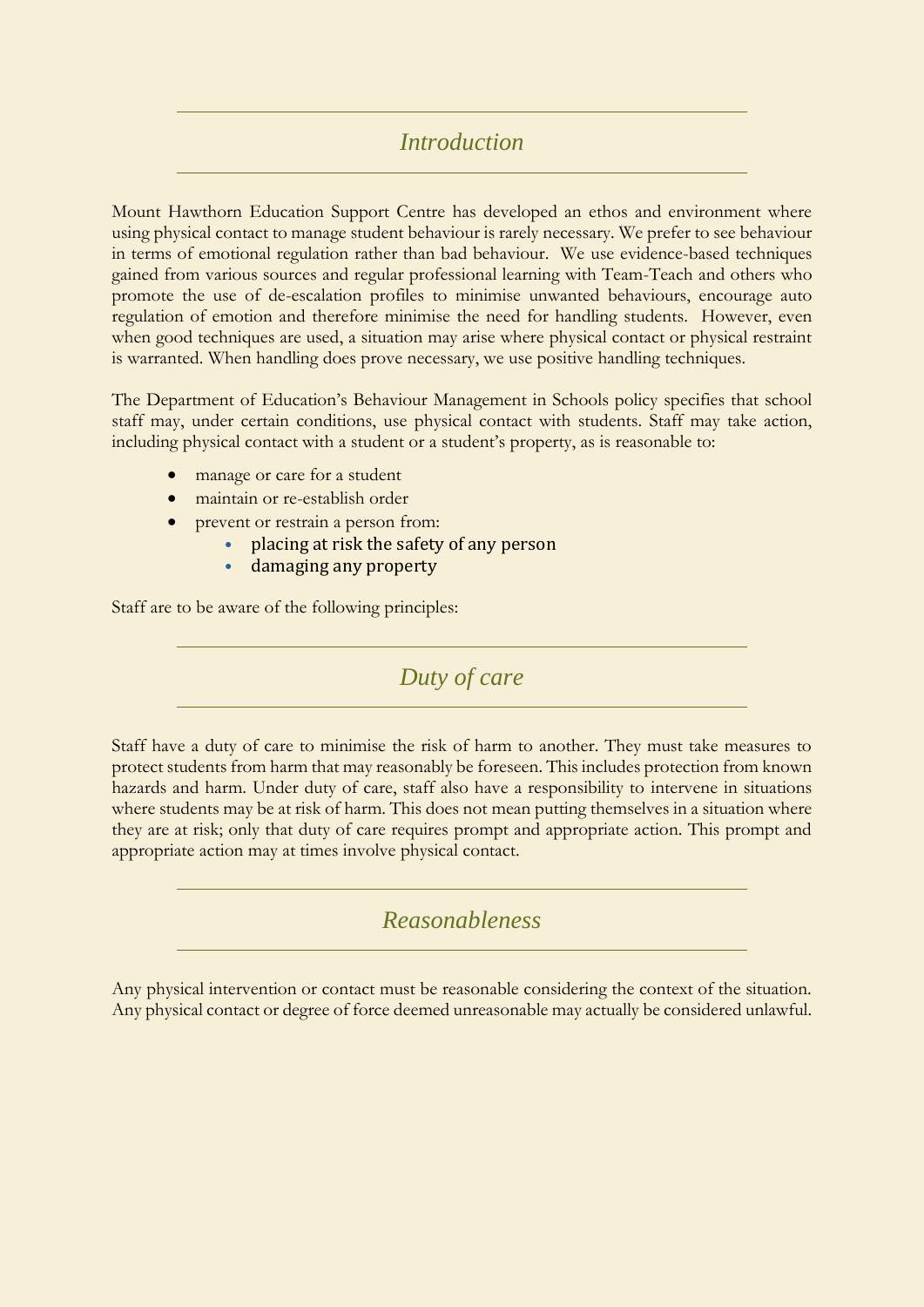# *Planned intervention*

Planned intervention is defined as the use of physical intervention as the final step. This type of intervention is based on the student's history of behaviour and requires prior consultation with parents/guardians. This intervention must be fully documented in the student's behaviour plan.

*Physical contact with students*

The General Principles of planned intervention are that:

- de-escalation strategies are always preferable to physical contact to maintain order or restrain students.
- there are different levels of intervention and an appropriate level needs to be chosen.
- restraint should only be used in an emergency.
- the level of intervention must be in proportion to the circumstances of the incident or behaviour or the consequences it is intended to prevent.
- any physical intervention must be the minimum needed to achieve the desired result.

Physical contact or restraint must not be used to provoke, punish or humiliate a student or inflict pain. The principal is responsible for overseeing any response and recovery process that may occur following an incident.

# *Risk considerations*

When the use of physical intervention is inevitable, appropriate steps should be taken to minimise the risk to staff and students.

Consider the risk involved and ask yourself: "Does the risk of NOT intervening (physically) outweigh the risk of intervening?"

Before any form of physical contact is used with a student, staff must consider the:

- age of the student
- situation in which it is used
- purpose of the physical contact
- likely response of the student

The misuse of physical contact or restraint increases the risk of complaints that may be regarded as potential misconduct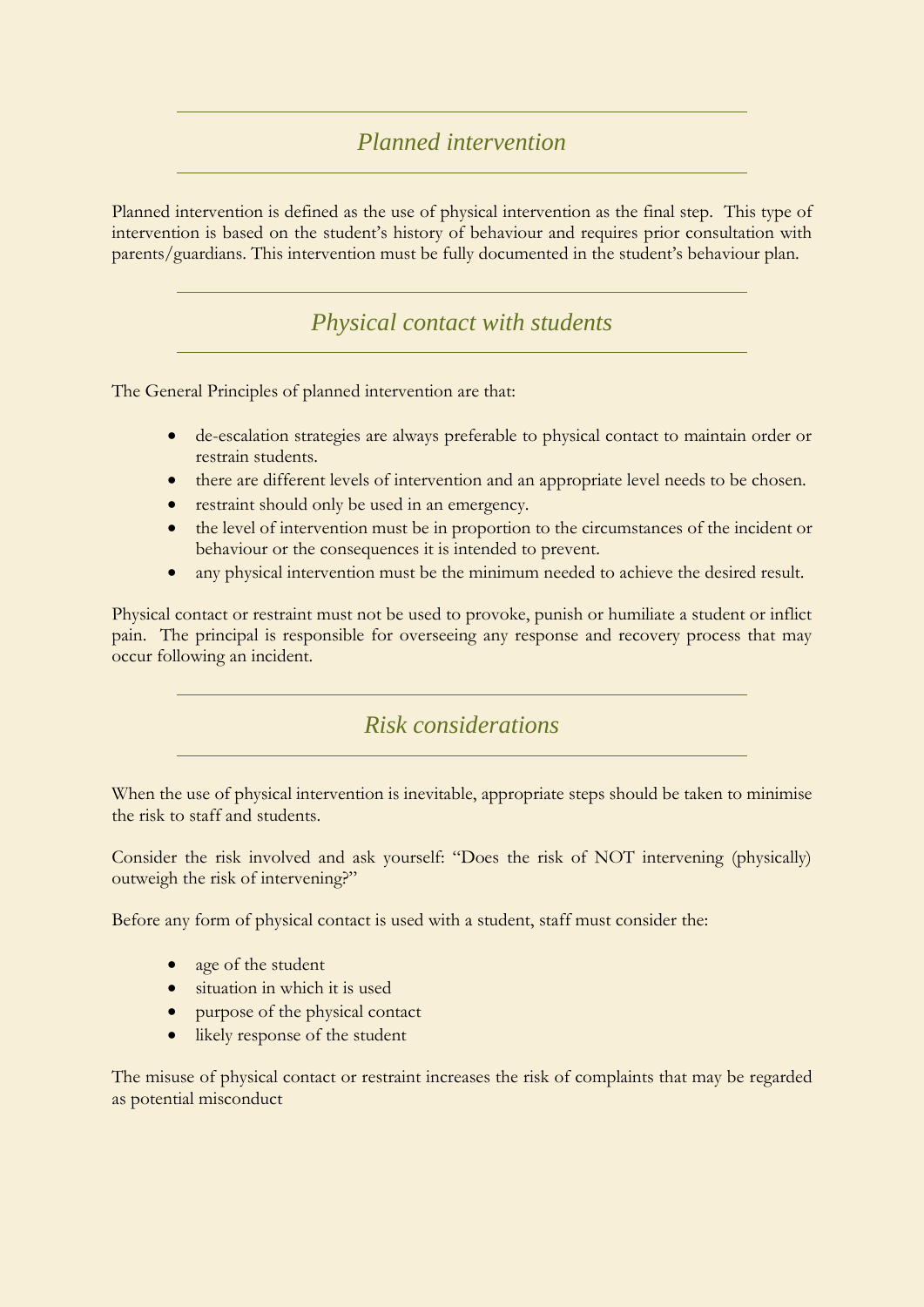Apply Accountable and Ethical Decision Making to the situation:

- Am I doing the right thing?
- How would others judge my actions?
- How could my actions impact on others?
- Should I discuss this with someone else?

*Code of Conduct for Interacting with Students*

Employees and volunteers owe a duty of care to students. This duty of care is to take appropriate action to protect students from a reasonably foreseeable risk of harm. This duty applies equally to school based activities and out of school activities involving the students.

School based employees should note that the Interacting with Students and Physical Contact Policy is also to apply while escorting students on excursions.

*Definition of Harm*

Harm caused to a child is any detrimental effect of a significant nature on the child's physical, psychological or emotional wellbeing by any cause, other than confirmed accidental harm not involving negligence or misconduct. Harm to a child includes minor harm that is cumulative in nature that would result in a detrimental effect of a significant nature to the child if allowed to continue. Harm can be caused by, amongst other things, physical or emotional abuse or neglect; or sexual abuse or exploitation.

*Relationships between Staff and Students*

It is expected that employees will be caring, compassionate adults who take an interest in their students and who set appropriate boundaries within those employee-student relationships. Employees must be aware that their interactions with students are based on relationships of trust, and that those relationships are open to scrutiny.

Respect

At Mount Hawthorn ESC generally we see students as needing guidance to produce the appropriate behaviours rather than as 'naughty'. Employees must always treat students with respect. There is no place for sarcasm, derogatory remarks, offensive comments or any other inappropriate conduct that may result in emotional distress or psychological harm to a student.

Some indicative behaviours that may cause psychological harm to a student include:

targeted and sustained criticism, belittling or teasing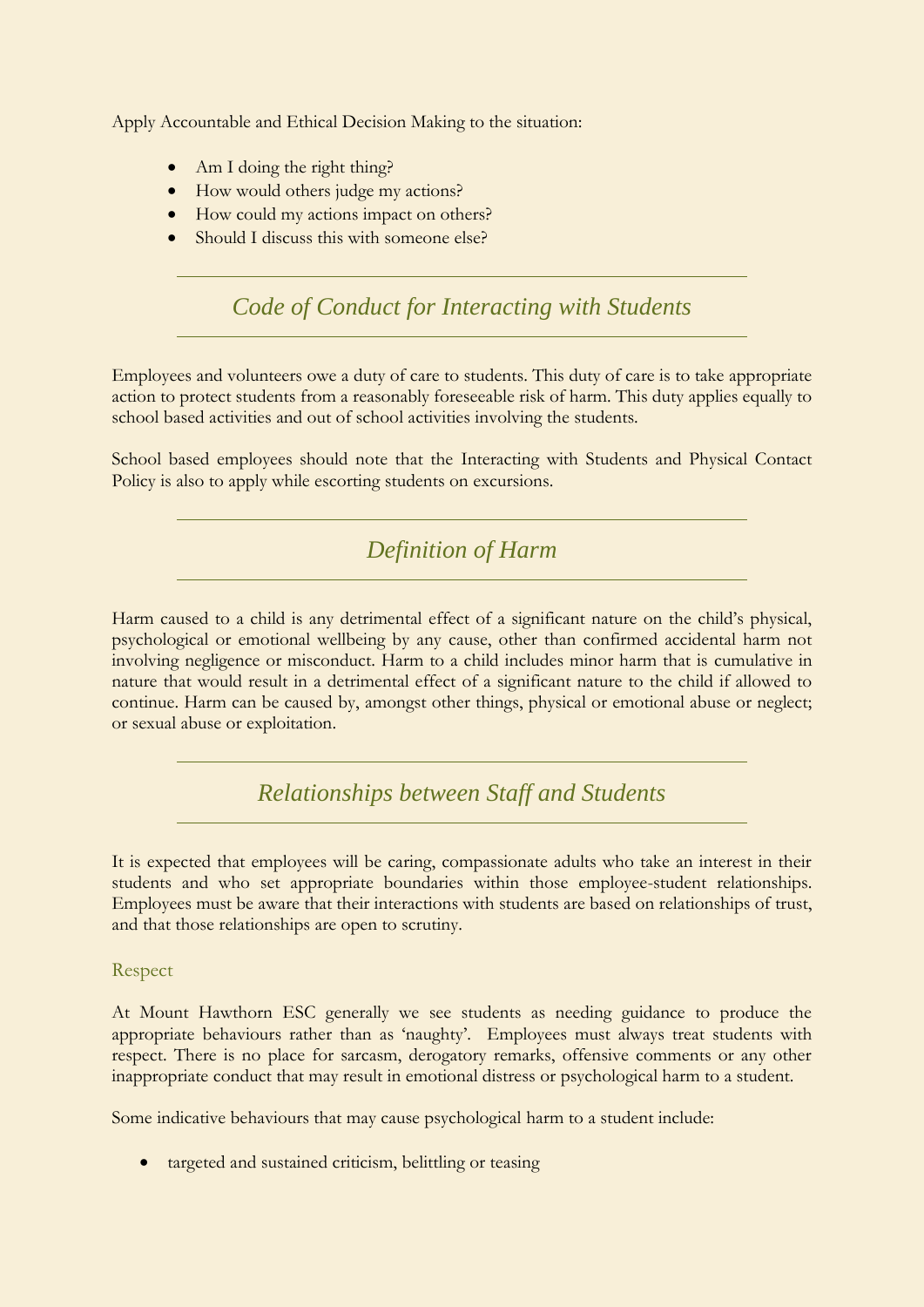- excessive or unreasonable demands
- hostility, verbal abuse, rejection or "scape-goating"
- any form of harassment of students with disabilities or their associates
- using inappropriate locations or social isolation, outside of the school's behaviour support policy, as punishment

#### **Consistency**

At Mount Hawthorn ESC we use applied behavioural techniques to modify behaviours. This technique requires absolute consistency in its delivery in order to be successful. Employees must always treat students in a consistent manner with the same consequences (positive or negative) for any behaviour.

There must be no inappropriate familiarity or spending 'special time' with a student.

Some indicative behaviours that may suggest a student is not being treated in a consistent manner could include:

- giving gifts to a child (for example, giving a birthday gift to a particular student when this is not the practice with other students, or asking the student to keep the gift a secret from others)
- showing special favours
- allowing a student to over-step rules, except where it is clearly articulated in a student's Individual Education Plan or Individual Behaviour Management Plan
- sharing secrets with a student
- inconsistent consequences or allowances

#### Relationships with families

Employees must be conscious that their position places extra obligations on them and this requires them to model and encourage behaviours that minimise the risk of harm to students. It is required that employees do not engage with students in social activities outside of school. It is essential at all times that employees maintain appropriate professional boundaries with all students.

In schools where there are relationships between employees and students' families, each employee should be conscious of the difference between professional and personal relationships and ensure appropriate professional conduct and boundaries are maintained at all times.

#### Professional Boundaries

Where appropriate, employees may seek guidance from and/or inform their Principal when a personal relationship exists with a student's family. The Principal must give a general directive to employees at the beginning of each school year reminding staff of the need to ensure professional boundaries are maintained.

Some examples of when employees are to ensure professional boundaries are maintained and to seek guidance from their Principal include:

visiting students at their home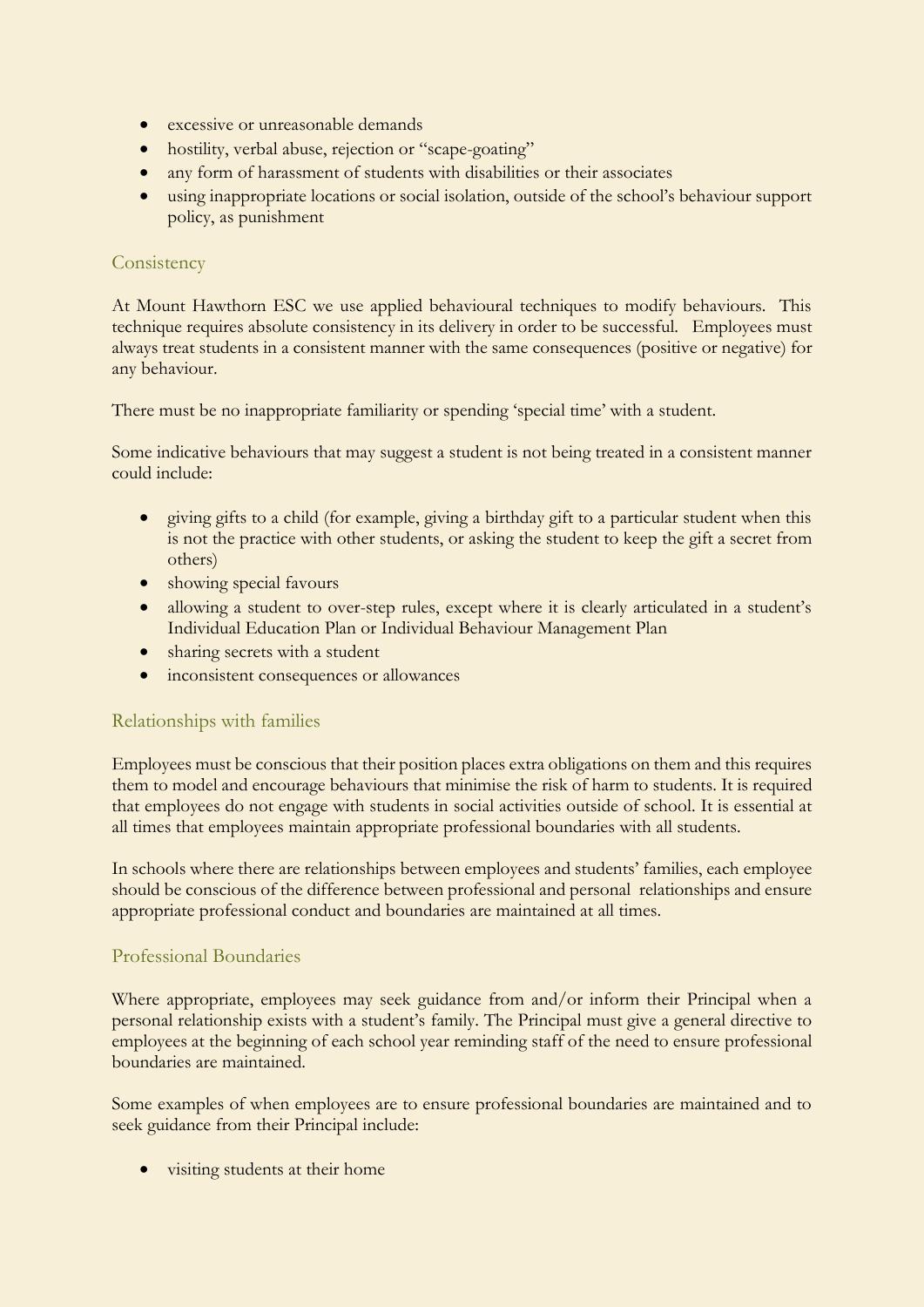- inviting students to visit the employee's home
- making telephone calls of a personal nature to students
- giving students employee's home phone number
- sending emails, sms (text) of a personal nature to students
- communication of a personal nature using social networking sites

Employees must avoid, as far as reasonably possible, situations where they are alone with a student. The nature of the work and duty of care may require an employee to be alone with a student. If this happens the employees should exercise caution.

Some examples when an employee should exercise this caution include:

- Transporting a student in their car An employee should not drive a student in their car unless they have specific permission, and do so in accordance with school policy. Prior approval must be obtained from the Principal when it is necessary to escort a student to an appointment. In the event of an emergency, employees should attempt to obtain parental consent and also report the matter to the Principal or other senior staff member, where possible prior to the journey commencing.
- Working with a student outside of school hours Employees should be aware that separate professional and student protection issues may arise in these circumstances and should continue to follow their obligations under this Policy.
- Counselling or interviewing students Ensure the setting is appropriate for the activity. For example, in all rooms where students are located and/or likely to be interviewed, there will be glass windows and/or glass panes in doors. At no time will doors be locked.
- Supervision in sleeping, dressing or bathing areas Supervision should be in accordance with school policies and procedures.
- For overnight and extended activities A minimum of two adult supervisors will supervise students. The gender and number of supervisors should be appropriate for the composition of the student groups. Prior approval from the Principal or delegate must be obtained when camps and excursions are conducted. Appropriate risk assessment and management procedures must be prepared and followed.
- Showering students at school This should be done at the request of parents/carers. Two staff should accompany the student if there is a need to be physically involved with the student such as showing them how to use soap or a flannel or sponge or helping them wash their hair. One staff member may be sufficient if they are able to allow the student to complete the activity independently.

# *Behaviour Management*

Employees should be aware that the following behaviour management practices are unacceptable:

• any form of corporal punishment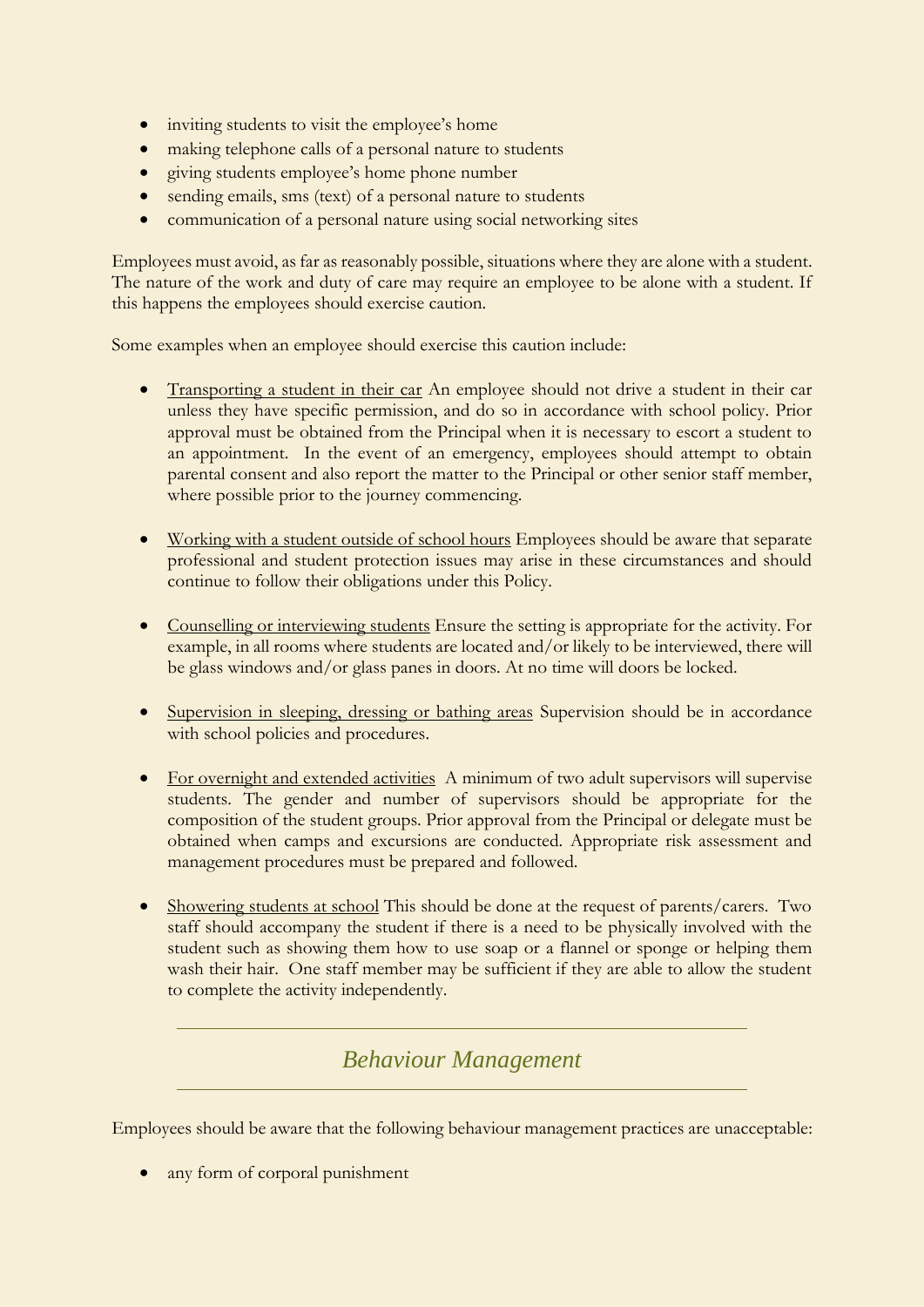- using an object, such as a ruler, book, duster, chalk or whiteboard marker to gain a child's attention in a hostile or an inappropriate physical manner
- holding or restraining a student for any purpose other than a student's actions causing imminent harm to self or others
- hitting, kicking, pushing, pulling, shoving, grabbing, pinching, poking, shaking or throwing a student
- intimidating, swearing at or using sarcasm to humiliate a student
- $\bullet$  locking a student in a confined space and/or applying painful or noxious conditions
- refusing biological necessities as a means of punishment
- criticising a student rather than the student's actions
- practices which instil fear or using fear or practices which cause a student to feel alienated as a means of controlling a student
- exposing a student to material that contains adult concepts or themes that are inappropriate to the student's age or curriculum expectations
- the use of psychotropic medication to manage a student's behaviour, as opposed to treatment for a diagnosed condition

*Appropriate Physical Contact with Students*

When physical contact with a student is a necessary part of the teaching/learning experience, employees must exercise caution to ensure that the contact is appropriate and acceptable for the duty to be performed. Employees are required to develop and exercise prudent judgment and sensitivity regarding appropriate physical interactions with students.

Examples of situations in which physical contact with a student may be appropriate at Mount Hawthorn ESC include:

- Physical prompting, e.g.
	- o guiding a student's hand to complete their work
	- o guiding a student to move in a particular direction in a non-threatening manner
	- o gently tapping a student on the shoulder to gain his/her attention after verbal requests were unsuccessful
	- o teaching sport, music and other activities may require the physical handling of a student to demonstrate a particular action or skill.
	- o the aim of all physical prompting is for it to be faded eventually. All physical prompting should be the least necessary to obtain the behaviour and should gradually be faded whenever possible. Wait time should always be given before physical prompting
	- o pulling students along by the hand or wrist should only be used in extreme situations when safety is an immediate issue
- Assessing a student who is injured or ill may necessitate touching. An employee should advise the student of what they intend to do and, where possible, seek the student's consent
- Comforting a distressed student
- Protecting a student from imminent danger to himself/herself or to others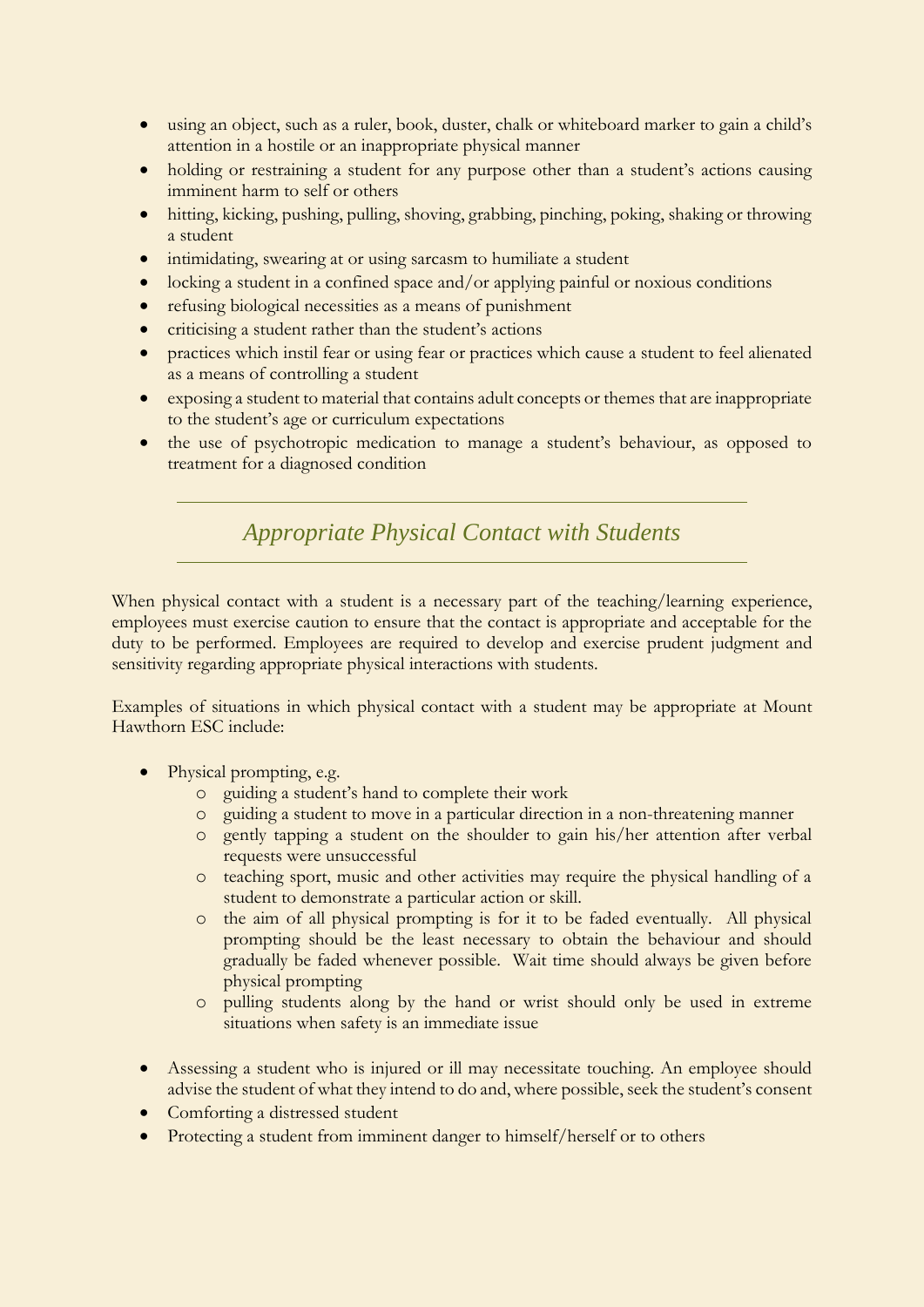# *Physical Restraint and Positive Handling*

Physical interventions (including physical restraints, removals or escorts) to contain and/or control the behaviour of students should only be employed as measures of last resort to ensure safety and protection. The use of physical intervention is restricted to occasions when the student, other students, employees or others are being harmed or are in imminent danger of being harmed. Only such force as is reasonably necessary in the circumstance is permitted.

Some examples of when it may be appropriate to use physical intervention as a last resort include:

- a student attacking an employee
- a student attacking another student
- students physically fighting
- a student causing, or at risk of causing, injury to self or others
- a student misusing dangerous materials, substances or objects where it is likely that this will cause imminent harm

As any physical intervention involves some risk of injury to the student or employee, employees must weigh this risk against the risks involved in failing to physically intervene when it may be warranted. All employees using physical interventions are responsible and accountable for the manner in which they exercise that authority and these interventions should be documented according to school procedures.

If a student needs to be removed to another area, such as the outside sensory area as a matter of priority, this should be done by two staff using positive handling techniques and the minimum force necessary. The student should be released as soon as possible once he/she reaches the safe area and left quietly alone to de-escalate while being observed.

All staff will receive regular training in de-escalation and positive handling techniques from registered providers such as Team Teach.

# *Preventing Sexual Misconduct*

Employees must not, under any circumstances, engage in intimate and/or sexual relationships with a student or engage in any conduct or communication of a sexual nature with a student. The age of the student or the employee involved is irrelevant. It is also irrelevant whether the relationship is heterosexual or homosexual, consensual or non-consensual or condoned by parents or caregivers. Such circumstances may also result in criminal charges and for teachers.

Sexual misconduct includes:

- obscene language of a sexual nature, suggestive remarks, jokes of a sexual nature or obscene gestures
- unwarranted and inappropriate touching
- sexual exhibitionism or undressing in front of students